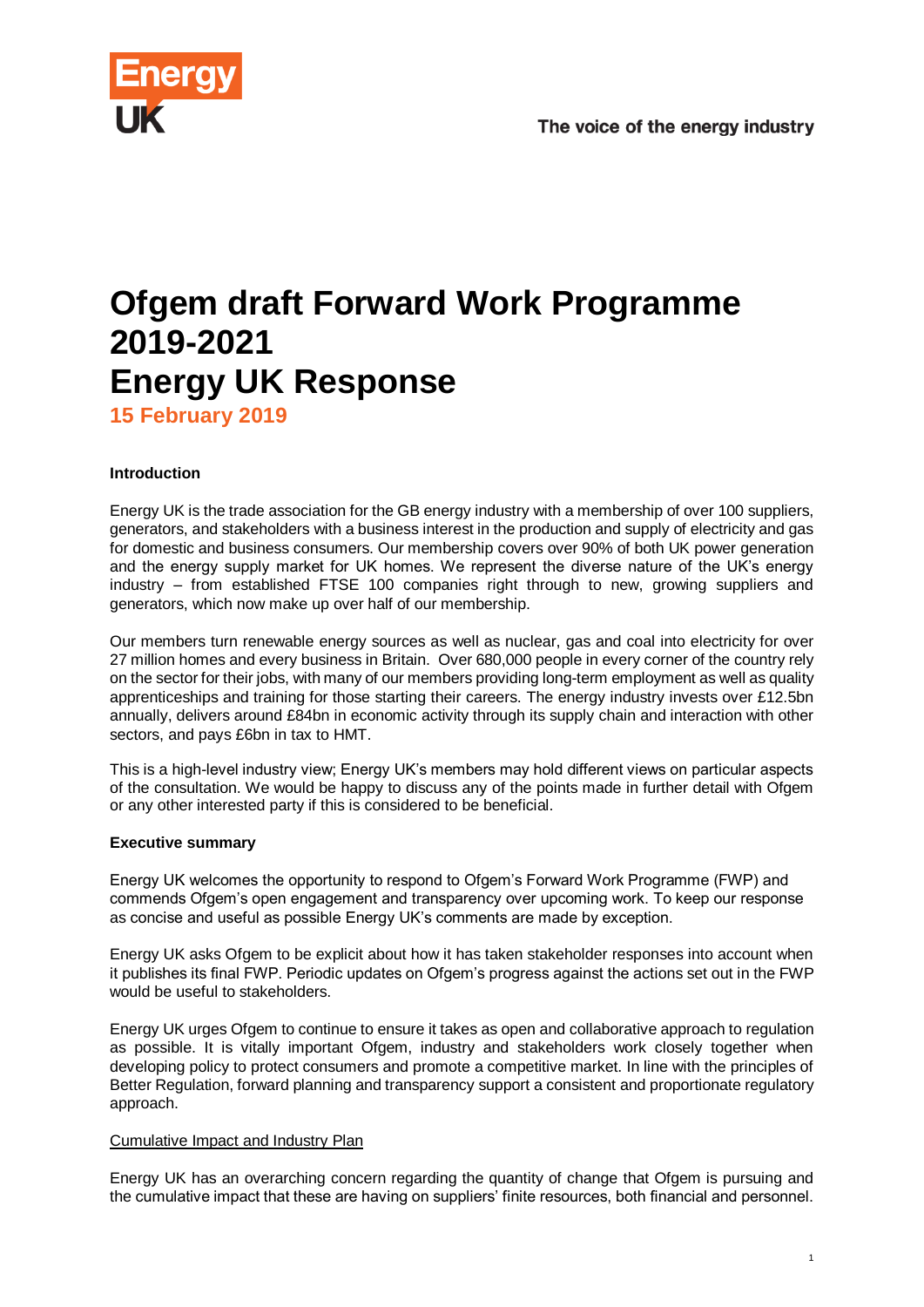Whether it is requiring engagement with long-term programmes, such as faster switching or half-hourly settlement, or ad-hoc projects such as Midata, Ofgem must better co-ordinate their activities. One possible solution would be to create an industry plan that Ofgem should ensure is taken into consideration when deciding upon project timelines and resource requirements. An industry plan from Ofgem would be a useful tool to ensure that this activity is coordinated and can be adequately resourced. This is also particularly enhanced by the resource restraints currently placed upon the market by the price cap. Ofgem has still yet to give any indication on the form or timing of its review into the Secure and Promote Licence Condition. We believe Ofgem should give greater clarity on its plans.

#### Data Privacy

Regarding data privacy, suppliers are seeing more RFIs coming in that ask for customers' personal data. While suppliers are keen to work with and share data with Ofgem where necessary, protecting their customer data remains their key priority. As such, Ofgem should ensure that it provides clarity as to the reason behind any RFI, especially when dealing with customers' personal data.

Furthermore, Energy UK would urge Ofgem to undertake and publish their DPIAs for each trial/exercise that requires personal data and make clear the lawful basis for each request. It would also be very helpful if Ofgem sought ICO's advice before embarking on each new trial (and published it) in order to avoid suppliers having to navigate competing regulators.

## **Making retail markets work for all**

## A. Improve current licensing arrangements to protect consumers while ensuring proportionate regulatory burdens

Energy UK shares Ofgem's aspiration of improving customer satisfaction and value for money for consumers. During the past six months, we have worked in partnership with key stakeholders across the sector in order to evaluate the effectiveness of the current customer complaint journey. There has been widespread agreement that there is a strong evidence base indicating that the current customer journey through the complaints process is a barrier to customer satisfaction.

Energy UK is committed to continuing to lead engagement across the sector in order to identify opportunities for improving the customer journey through the complaints process. In response to feedback from BEIS and Ofgem regarding how to achieve this outcome, we will propose practical solutions to some of the issues that have been identified, including how the Complaints Handling Standards could be reformed in order to drive improved customer satisfaction. Energy UK and key stakeholders across the sector are committed to investing the time and resource to deliver these changes, and we would welcome Ofgem including its own commitment to this work in its forward work programme.

#### *Supplier Licensing Review*

Energy UK very much welcomes this review of supplier licensing. The importance of this workstream has been unfortunately highlighted in the recent months with the growing frequency and size of market exits and Supplier of Last Resort (SoLR) events which have placed additional costs onto customers and market participants.

Alongside stricter market entry requirements which Ofgem has already begun consulting on, Energy UK also welcomes Ofgem's plans for ongoing requirements and market monitoring. Due to the growing frequency of SoLR events and the cumulative financial burden upon suppliers and their customers through mutualisation, Ofgem should ensure that this workstream a remains a priority as it is consumers who are directly impacted via the smeared costs of failing suppliers. While there have been a number of estimates for the total of these costs, there is no doubt it is a substantial amount. We would, therefore, welcome Ofgem's reassessment of the indicative timelines for this workstream that currently hold mid-2020 as the end date, which may be too far ahead to provide the best protection to consumers.

In response to Ofgem's recent Supplier Licensing Review consultation, Energy UK considered that any new ongoing reporting requirements should need a reason, and suppliers should not be required to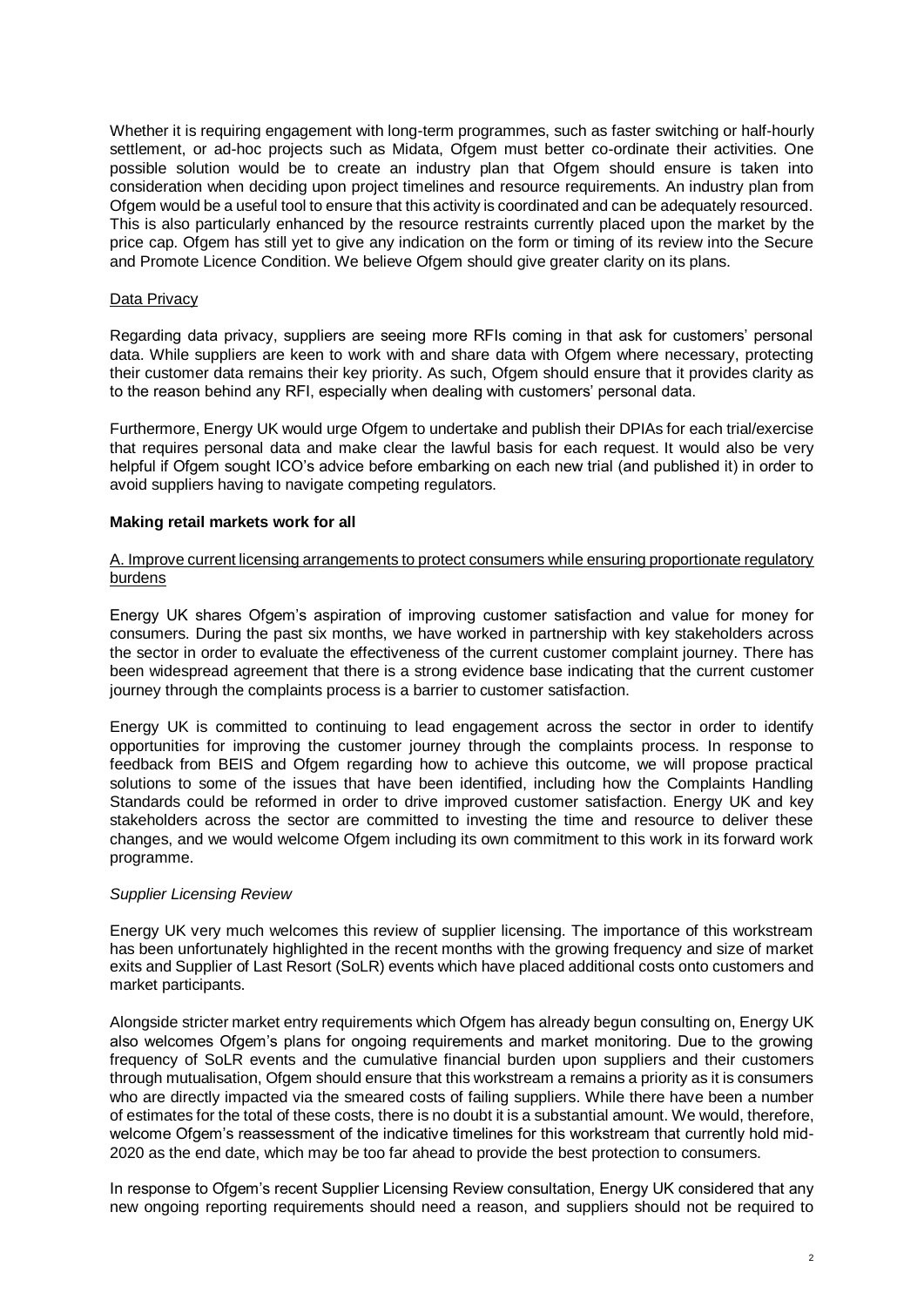undertake the burden of providing regular reports that are not being utilised by the regulator. As part of its Supplier Licensing Review, Energy UK believes that Ofgem should examine how its reporting requirements are currently used in order to ensure that they remain fit for purpose for the changing market, and to avoid any unnecessary duplication and consequential administrative burdens if Ofgem decides to introduce further requirements.

#### *Strategic review of the microbusiness market*

Energy UK welcomes the review, and would encourage that it is evidence-based and undertaken without any pre-conceived outcome in mind. Importantly, the role of TPIs/brokers in the non-domestic sector should be a key part of the review, with potential regulatory change such as direct regulation to address any identified consumer harm from their practices being assessed and actioned as necessary.

#### B. Understand where consumers' needs are not being met and develop effective policy solutions to address them

## *Midata in the energy sector*

Energy UK welcomes the publication of Ofgem and BEIS's response to their earlier consultation on the Strawman Design document. In response to calls by Energy UK and wider industry, the response confirmed that the Government would be undertaking a policy consultation in spring 2019 and set out the data items that would be in scope for the initial Midata go-live in September 2019. Energy UK members continue to, however, hold significant concerns about the proposed timetables for delivery, especially given the volume of concurrent change through 2019. Energy UK believes that the development and implementation timescales are overly ambitious, unrealistic and require immediate reassessment. Ofgem should ensure that sufficient time is given to the development and implementation process to mitigate unintended consequences and unnecessary costs for customers. In particular, it should be accepted and factored-in to the timeline that the design and implementation of new supplier systems cannot be expected to start until the solution design is locked-down.

## **Enabling future markets and system arrangements**

## B. Working with innovators and stakeholders to develop sustainable energy solutions and systems for future consumers

#### *Joint review of codes and code governance*

Energy UK welcomes this review. Timescales can be challenging when so many other programmes of work are progressing in parallel. Energy UK is concerned such challenges may limit industry engagement and urges Ofgem to ensure that the timeframe is conducive to facilitating effective contributions from industry.

#### *Review of future retail market design*

Energy UK welcomes Ofgem assessing the future of supply market arrangements. Through our Future of Energy report, which is due for publication in 2019, we have highlighted the need for the successes of the current market arrangements to be recognised and any potential reforms to be proportionate and their impacts on the whole energy system to be fully assessed.

Importantly, the review of future supply market arrangements should incorporate, and in no way undermine, the decisions and actions taken as a result of Ofgem's Supplier Licensing Review to ensure stricter market entry and ongoing requirements for market participants.

Energy UK finds it disappointing that the forward work programme does not include plans to further progress towards a more principles-based approach to regulating suppliers and to build upon Ofgem's recent decision on supplier-customer communications. The overly prescriptive nature of the licensing regime was highlighted by many respondents to Ofgem's future supply market arrangements call for evidence, and actions taken through its Future Retail Regulation project have received support from a wide range of stakeholders. Energy UK, therefore, urges Ofgem to ensure that principles-based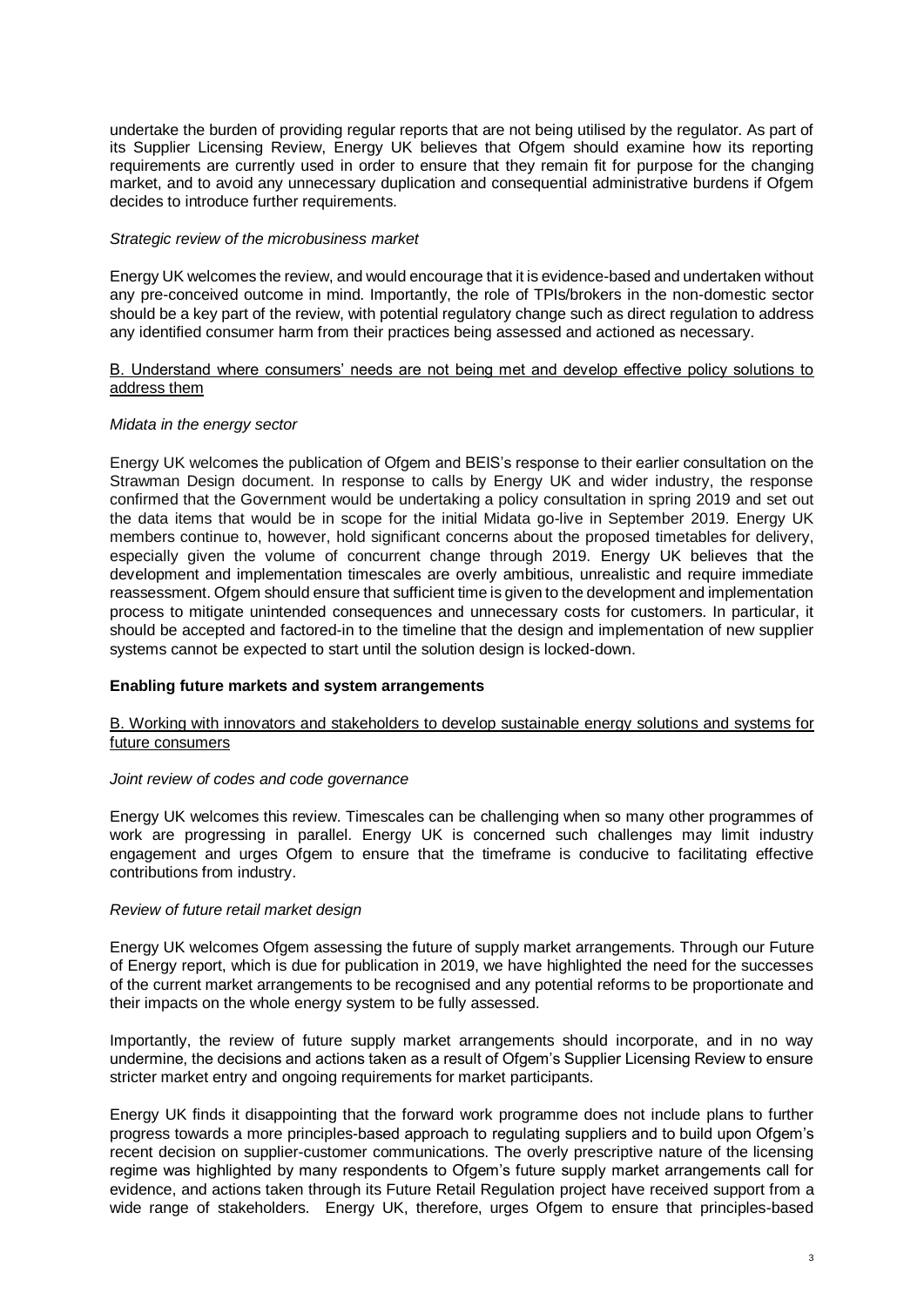regulation is a key consideration of its review of the future retail market design. However, we note that the indicative timeline for the review has a March 2020 end date. Energy UK would welcome the opportunity to work collaboratively with Ofgem to identify any areas of the licence where there would be a strong customer benefit from moving towards a more principles-based approach on a shorter timeline than that for the whole review.

Ofgem should ensure that through this workstream it appropriately addresses the evolving means by which consumers engage with their energy. As a particular example, Energy UK believes that the risks posed to consumers by auto-switching services could be higher than traditional price comparison websites (PCWs). With traditional PCWs, the consumer reviews the options and makes the decision, whereas the consumer delegates this agency to auto-switching services. We encourage Ofgem to review the behaviour of auto-switching services to ensure that the service they provide is transparent to customers. Ofgem should seek to assess the need for regulatory oversight of their activities, in particular in relation to protections for customers in vulnerable circumstances.

#### *Decarbonising energy*

Ensuring appropriate regulatory responses to challenges of decarbonising heat and transport will be increasingly important as the uptake of low carbon heat and transport increases in coming years.

Energy UK is working alongside Gemserv to examine the development of an Electric Vehicle Governance Framework that may mitigate the need for Ofgem regulation by prioritising industry-led standards and best practice. We will continue to include Ofgem in the consultative process and any further steps from the process.

Regarding the regulation of heat networks, it is appropriate that consumer protection and technical standards be applied for heat networks, particularly given the potential for these to facilitate further, faster and lower cost decarbonisation of heat at scale. These standards should, where possible, be industry-led and reflective of existing standards across other sections of the energy industry.

#### C. Developing improved network access, charging system operation and wholesale market arrangements to enable efficient future energy markets

#### *Gas charging review*

Energy UK welcomes the commitment to work with the industry. The timescale is challenging and Ofgem's full engagement in workgroup meetings will be helpful, as will an indication of Ofgem's timetable for developing its impact assessment and ACER consultation. The impact on customers needs to be fully considered and well-articulated as part of this process, and sufficient lead time provided to reflect the charges in customer tariffs and contracts.

#### *System operation reforms*

Energy UK welcomes the commitment to system operation reforms and evaluation of the activities and arrangements of system operators, including the decision to 'actively evaluate and provide views on developments at distribution level'.

It is expected that changes to network licencing will be required, and it may be the case that an entirely new licence is necessary, to define appropriate activities for system operation at distribution level. Changes or additions to licencing should pull from the existing ESO (Electricity System Operator) licence to ensure continuity across the system.

As set out in a recent letter to Jonathan Brearley, Energy UK believes that Ofgem should consult on the appropriate separation of regulated monopolies from commercial activities, as well as on the appropriate level of separation between DNO (Distribution Network Operator) and DSO (Distribution System Operator) bodies and operations. In order to minimise the number of stranded, consumer-funded assets and cost of transition across the UK, new licencing arrangements should be consulted upon and implemented in a timely manner.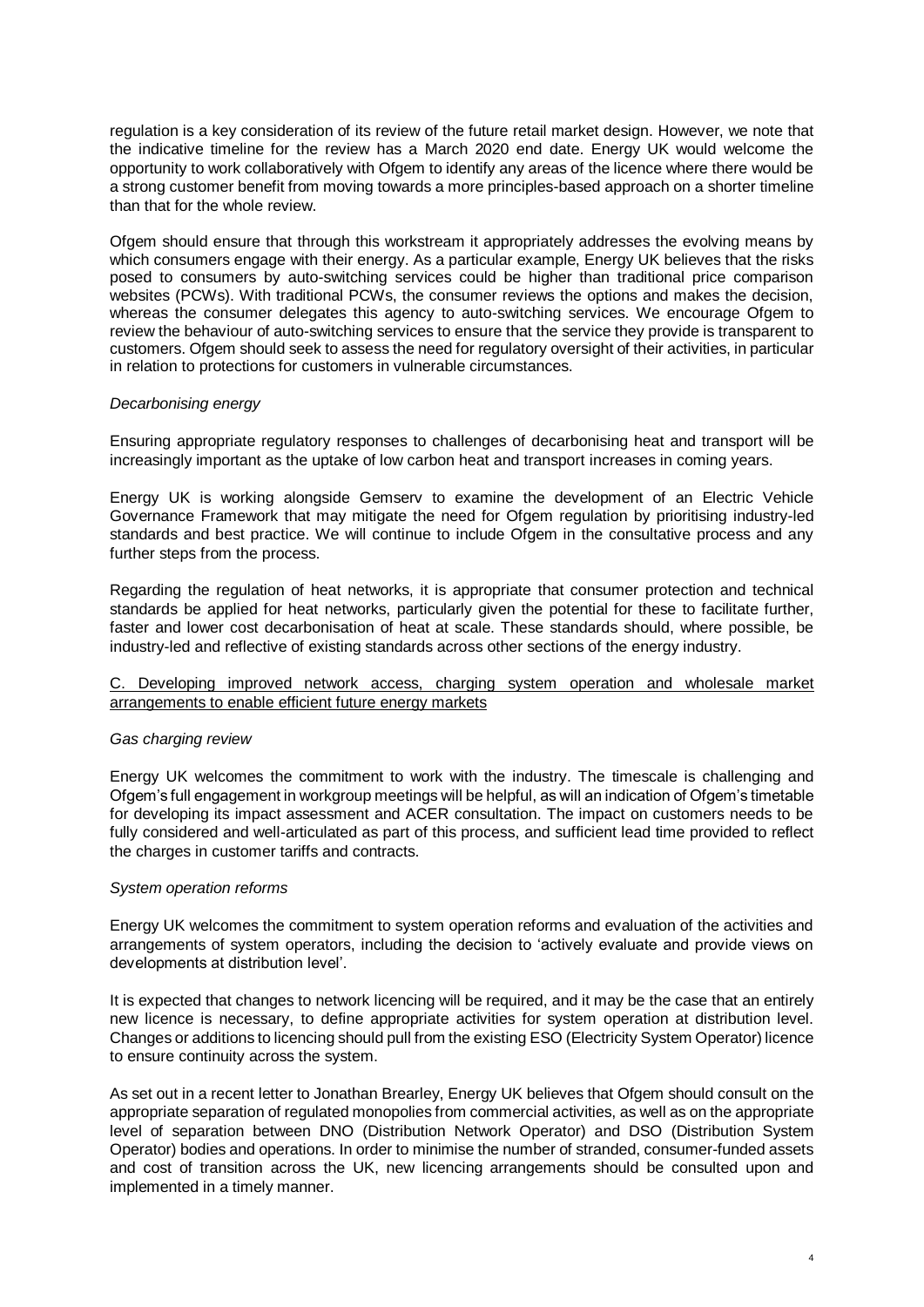## D. System stability and security – Working with key partners to develop and influence effective policy solutions to provide a stable energy market

## *EU exit implementation*

Ofgem will have to oversee the process by which both licences and codes are modified to make them 'work' (legally) when the UK leaves the EU. Energy UK notes that the timescales are now very tight for this work. A practical action should involve Ofgem seeking to issue a regular update (open letter or similar) which tracks the necessary Brexit-related code/licence changes and keeps the whole industry abreast of progress.

## **Network preparedness and arrangements**

## *Ensuring effective licensing and market arrangements*

Energy UK encourages Ofgem to give more detail on the gas methodologies to which it refers, in order to ensure that all stakeholders have a clear understanding of what is included in this aspect of the FWP.

## **Excellence in statutory and core functions**

#### B. Proactive market monitoring and consumer protection

#### *Price cap compliance monitoring*

There is limited reference to the default tariff cap beyond monitoring compliance. On Ofgem's monitoring activities, Energy UK believes that detailed and transparent monitoring about the impact of the cap is required, to help inform stakeholders and potentially bring to light any unintended consequences. Energy UK considers that Ofgem's work to assess what the identifying conditions are for effective competition should be a priority throughout 2019. We note that Ofgem has already recognised that conditions for effective competition does not mean outcomes and we look forward to engaging with Ofgem's consultation on this matter.

In addition, Ofgem is already committed to a review of the smart meter allowance within the default price cap in time for the cap period commencing in October. This necessitates, amongst other things early action to establish a clear process and timetable, publication of the Smart Metering Net Costs Change (SMNCC) model and close working with BEIS to gather the best available evidence. Maximising transparency and availability of non-confidential material early in the process will facilitate simpler, fitfor-purpose confidentiality ring arrangements to support necessary scrutiny by stakeholders to inform consultation responses later in the process.

More widely, Energy UK would urge Ofgem to assess the impact of the mutualisation of costs under the default tariff cap, such as Renewables Obligation and Feed-in-Tariff. As noted above, the retail energy market is seeing a growing frequency of supplier failures and it would be detrimental to consumers if the treatment of mutualised costs under the tariff cap were to precipitate further failures.

As noted by the CMA in its recent decision to review the Energy Market Investigation (Prepayment Charge Restriction) Order 2016, there may be unintended consequences for competition, consumers and the rollout of smart meters arising from the interaction of two price caps with misaligned underlying methodologies. In our response to the CMA, Energy UK argued that Ofgem and the CMA should work collaboratively to realign the methodologies, whether by re-baselining the PPM Cap using Ofgem's recent bottom-up assessment methodology, or revoking the Order to allow PPM customers to fall under